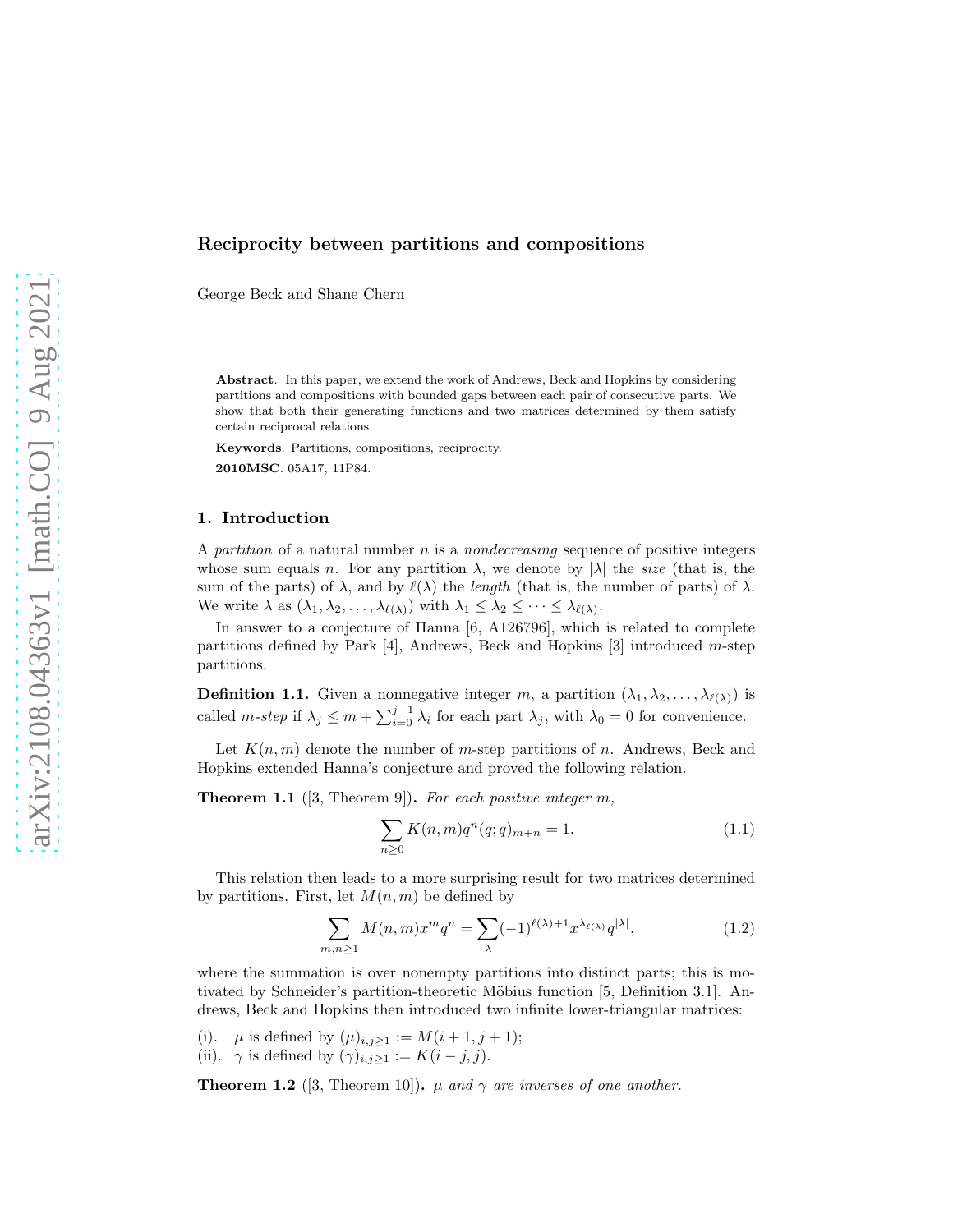Observing that partitions into distinct parts are partitions where the gap between each pair of consecutive parts is at least 1, we extend the partition function M to count partitions where the gap between each pair of consecutive parts is at least  $q$ .

**Definition 1.2.** Let g be a nonnegative integer. Let  $\mathscr{P}_q$  denote the set of partitions  $\lambda = (\lambda_1, \lambda_2, \dots, \lambda_{\ell(\lambda)})$  such that  $\lambda_{i+1} - \lambda_i \geq g$  for all  $1 \leq i \leq \ell(\lambda) - 1$ .

We define  $M_q(n,m)$  by

$$
\sum_{m,n\geq 1} M_g(n,m)x^m q^n = \sum_{\lambda \in \mathscr{P}_g(\lambda \neq \emptyset)} (-1)^{\ell(\lambda)+1} x^{\lambda_{\ell(\lambda)}} q^{|\lambda|}.
$$
 (1.3)

For the counterpart of the partition function  $K$ , we need to go beyond partitions to compositions.

A composition of a natural number  $n$  is a sequence of positive integers whose sum equals n. For any composition  $\kappa$ , we denote by  $|\kappa|$  the size of  $\kappa$ , and by  $\ell(\kappa)$ the *length* of  $\kappa$ . We write  $\kappa$  as  $(\kappa_1, \kappa_2, \ldots, \kappa_{\ell(\kappa)})$ .

As with partitions, we consider compositions with bounded gaps between consecutive parts.

**Definition 1.3.** Let g be a nonnegative integer. Let  $\mathscr{C}_g$  denote the set of compositions  $\kappa = (\kappa_1, \kappa_2, \ldots, \kappa_{\ell(\kappa)})$  such that  $\kappa_{i+1} - \kappa_i \geq -(g-1)$  for all  $1 \leq i \leq \ell(\kappa) - 1$ .

The following fascinating result is due to Andrews [\[1\]](#page-8-4). The case  $q = 2$  was also considered by Jovovic and Zeilberger; the involution of the latter is generalized in the proof of Theorem [2.2.](#page-3-0) See [\[6,](#page-8-0) A003116].

**Theorem 1.3** ([\[1,](#page-8-4) Theorem 1]). For each nonnegative integer  $g$ ,

<span id="page-1-0"></span>
$$
\sum_{\kappa \in \mathscr{C}_g} x^{\ell(\kappa)} q^{|\kappa|} = \frac{1}{\sum_{\ell \ge 0} \frac{(-x)^{\ell} q^{\ell + \binom{\ell}{2} g}}{(q;q)_{\ell}}}.
$$
\n(1.4)

Notice also that the summation in the denominator of [\(1.4\)](#page-1-0) is related to partitions with gaps at least g:

$$
\sum_{\lambda \in \mathscr{P}_g} (-x)^{\ell(\lambda)} q^{|\lambda|} = \sum_{\ell \ge 0} \frac{(-x)^{\ell} q^{\ell + \binom{\ell}{2}g}}{(q;q)_{\ell}}.
$$
\n(1.5)

The above generating function identities are special cases in a broader setting. This will be discussed in Section [2.](#page-2-0)

Returning to the counterpart of the partition function  $K$ , let us generalize m-step partitions to m-step compositions.

**Definition 1.4.** Given a nonnegative integer m, a composition  $(\kappa_1, \kappa_2, \ldots, \kappa_{\ell(\kappa)})$ is called *m-step* if  $\kappa_j \leq m + \sum_{i=0}^{j-1} \kappa_i$  for each part  $\kappa_j$ , with  $\kappa_0 = 0$  for convenience.

Let  $K_q(n,m)$  denote the number of m-step compositions of n in  $\mathcal{C}_q$ .

As we have seen,  $M(n, m) = M_1(n, m)$ . To see that  $K(n, m) = K_1(n, m)$ , we notice that  $\mathscr{C}_1$  is the set of compositions  $\kappa = (\kappa_1, \kappa_2, \ldots, \kappa_{\ell(\kappa)})$  such that  $\kappa_{i+1}-\kappa_i \geq$ 0 for all  $1 \leq i \leq \ell(\kappa) - 1$ . So  $\mathcal{C}_1$  coincides with the set of partitions.

Now we extend Theorem [1.2,](#page-0-0) which is the main result of this paper.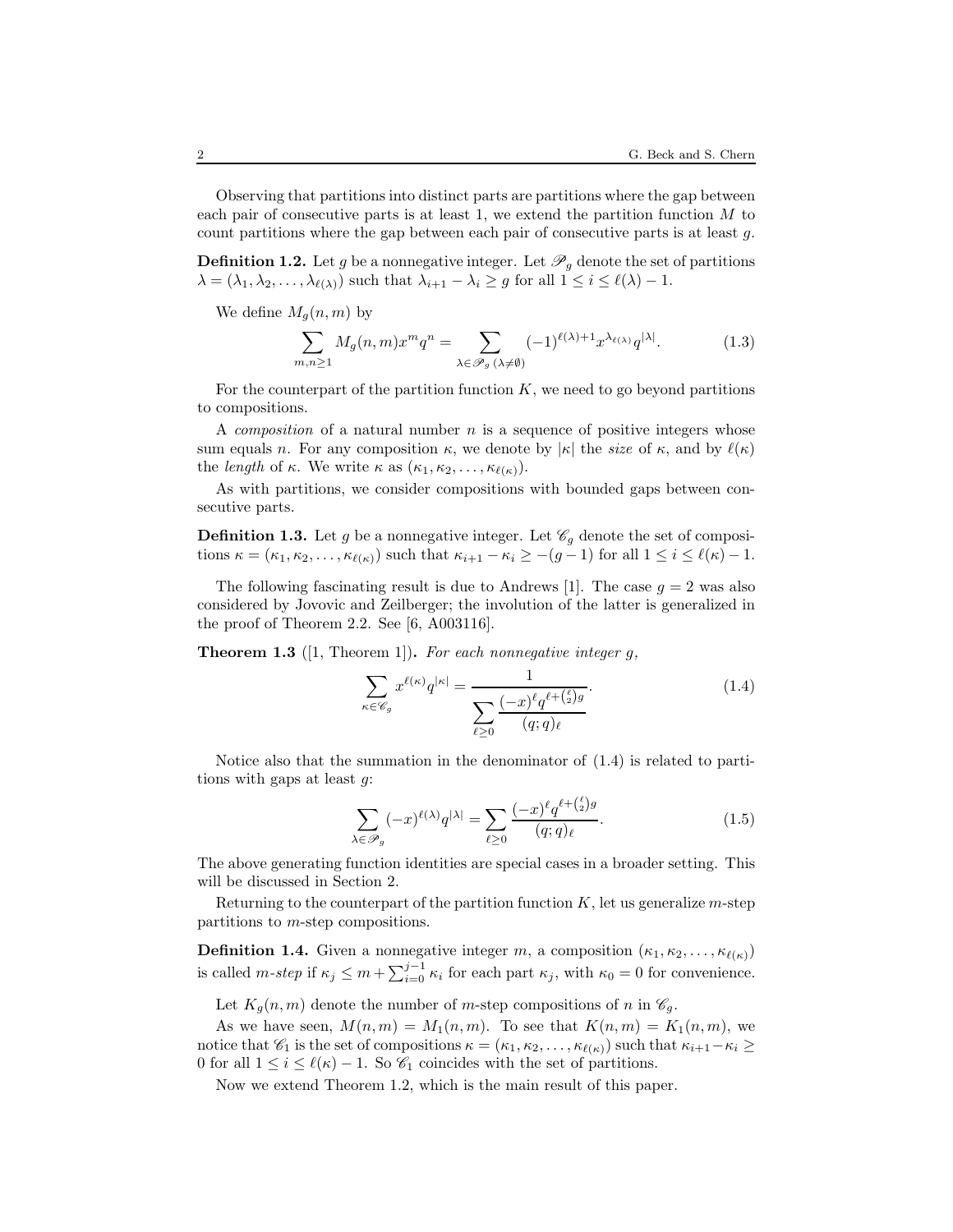<span id="page-2-4"></span>**Theorem 1.4.** For each positive integer g, let  $\mu_g$  be the infinite lower-triangular matrix defined by  $(\mu_g)_{i,j\geq 1} := M_g(i+g,j+g)$  and let  $\gamma_g$  be the infinite lowertriangular matrix defined by  $(\gamma_g)_{i,j\geq 1} := K_g(i-j,j)$ . Then  $\mu_g$  and  $\gamma_g$  are inverses of one another.

The case  $g = 2$  is presented in Example [3.2.](#page-6-0) This result is the  $s = 1$  case of Theorem [3.2,](#page-5-0) whose proof is established in Section [3](#page-4-0) along with a generalization of Theorem [1.1.](#page-0-1)

Throughout, we adopt the usual notation: for  $n \in \mathbb{N} \cup \{\infty\}$ , the q-Pochhammer symbol is defined by

$$
(a;q)_n := \prod_{k=0}^{n-1} (1 - aq^k).
$$

Also, the q-binomial coefficient is defined by

$$
\begin{bmatrix} A \\ B \end{bmatrix}_q := \begin{cases} \frac{(q;q)_A}{(q;q)_B(q;q)_{A-B}} & \text{if } 0 \le B \le A, \\ 0 & \text{otherwise.} \end{cases}
$$

Further, for any formal power series  $f(q)$ , we denote by  $[q<sup>n</sup>] f(q)$  the coefficient of  $q^n$  in its expansion.

#### <span id="page-2-0"></span>2. Generating functions

We first refine the sets  $\mathscr{P}_g$  and  $\mathscr{C}_g$ . Throughout, let s be a positive integer.

<span id="page-2-1"></span>**Definition 2.1.** Let  $\mathscr{P}_{g}^{(s)}$  denote the set of partitions in  $\mathscr{P}_{g}$  such that all parts are at least s. Let  $\mathscr{C}_g^{(s)}$  denote the set of compositions in  $\mathscr{C}_g$  such that all parts are at least s.

Proposition 2.1. Let g and m be nonnegative integers and s be a positive integer. Let  $\mathscr{P}_g^{(s)}$  be as in Definition [2.1](#page-2-1) and let  $\mathscr{P}_{g,\leq m}^{(s)}$  denote the set of partitions in  $\mathscr{P}_g^{(s)}$ such that  $\lambda_{\ell(\lambda)} \leq m$ . Let

$$
P_g^{(s)}(x,q):=\sum_{\lambda\in\mathscr{P}_g^{(s)}}x^{\ell(\lambda)}q^{|\lambda|}
$$

and

$$
P_{g,\leq m}^{(s)}(x,q) := \sum_{\lambda \in \mathscr{P}_{g,\leq m}^{(s)}} x^{\ell(\lambda)} q^{|\lambda|}.
$$

Then

<span id="page-2-3"></span>
$$
P_g^{(s)}(x,q) = \sum_{\ell \ge 0} \frac{x^{\ell} q^{\ell s + \binom{\ell}{2}g}}{(q;q)_{\ell}} \tag{2.1}
$$

and

<span id="page-2-2"></span>
$$
P_{g,\leq m}^{(s)}(x,q) = 1 + \sum_{\ell \geq 1} x^{\ell} q^{\ell s + \binom{\ell}{2} g} \begin{bmatrix} m-s+1-(\ell-1)(g-1) \\ \ell \end{bmatrix}_q.
$$
 (2.2)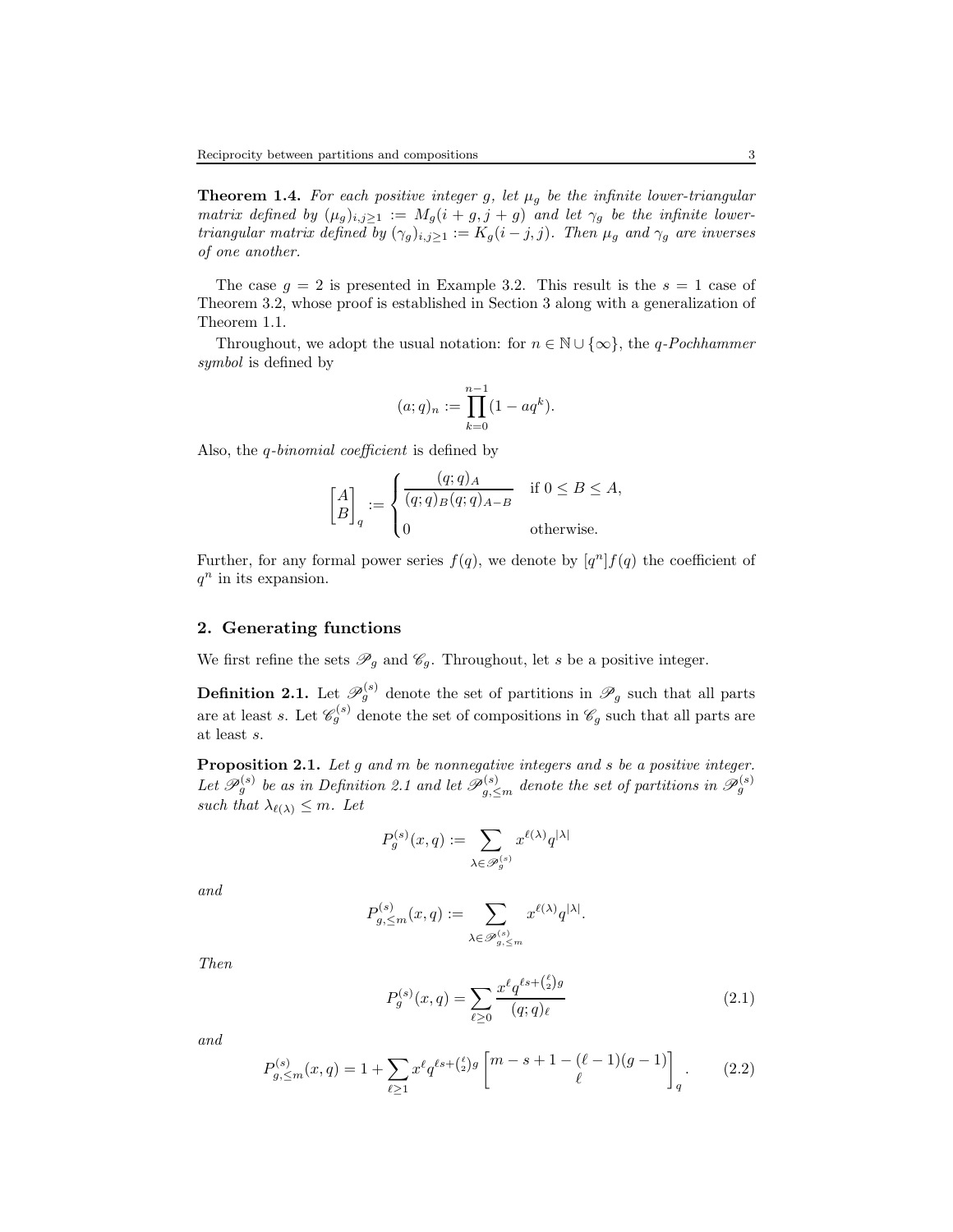*Proof.* We prove [\(2.2\)](#page-2-2); then [\(2.1\)](#page-2-3) follows by letting  $m \to \infty$  in (2.2). For (2.2), we notice that if  $(\lambda_1, \lambda_2, \ldots, \lambda_{\ell(\lambda)})$  is in  $\mathscr{P}_{g, \leq m}^{(s)}$ , then  $(\lambda_1 - s, \lambda_2 - s - g, \ldots, \lambda_{\ell(\lambda)} - s (\ell-1)g$ ) gives a partition with at most  $\ell(\lambda)$  parts and largest part not exceeding  $m - s - (\ell - 1)g$ .

<span id="page-3-0"></span>**Theorem 2.2.** Let g be a nonnegative integer and s be a positive integer. Let  $\mathscr{C}_g^{(s)}$ be as in Definition [2.1](#page-2-1) and let  $\mathscr{C}_{g,\geq m}^{(s)}$  denote the set of compositions in  $\mathscr{C}_{g}^{(s)}$  such that  $\kappa_1 \geq m$ . Let

$$
C_g^{(s)}(x,q):=\sum_{\kappa\in \mathscr{C}_g^{(s)}}x^{\ell(\kappa)}q^{|\kappa|}
$$

and

$$
C^{(s)}_{g,\geq m}(x,q):=\sum_{\kappa\in \mathscr{C}_{g,\geq m}^{(s)}}x^{\ell(\kappa)}q^{|\kappa|}.
$$

Then for each positive integer m,

<span id="page-3-1"></span>
$$
C_{g,\geq m}^{(s)}(x,q) = \frac{P_{g,\leq m-1}^{(s)}(-x,q)}{P_g^{(s)}(-x,q)}\tag{2.3}
$$

and in particular,

<span id="page-3-2"></span>
$$
C_g^{(s)}(x,q) = \frac{1}{P_g^{(s)}(-x,q)}.\t(2.4)
$$

*Proof.* We first introduce a set of pairs  $\Pi = \Pi^{(s)} := \{(\lambda, \kappa)\}\$  where

$$
\begin{cases} \lambda = (\lambda_1, \lambda_2, \dots, \lambda_{\ell(\lambda)}) \in \mathscr{P}_g^{(s)}, \\ \kappa = (\kappa_1, \kappa_2, \dots, \kappa_{\ell(\kappa)}) \in \mathscr{C}_g^{(s)}. \end{cases}
$$

Then we have an involution  $\phi$  on  $\Pi$  given by  $\phi(\lambda, \kappa) \mapsto (\phi(\lambda), \phi(\kappa))$  where if  $\lambda$  and  $\kappa$  are nonempty and

(i). 
$$
\kappa_{\ell(\kappa)} - \lambda_{\ell(\lambda)} \ge g
$$
,  
\n
$$
\begin{cases}\n\phi(\lambda) = (\lambda_1, \lambda_2, \dots, \lambda_{\ell(\lambda)}, \kappa_{\ell(\kappa)}), \\
\phi(\kappa) = (\kappa_1, \kappa_2, \dots, \kappa_{\ell(\kappa)-1});\n\end{cases}
$$
\n(ii).  $\kappa_{\ell(\kappa)} - \lambda_{\ell(\lambda)} \le g - 1$ ,

$$
\begin{cases}\n\phi(\lambda) = (\lambda_1, \lambda_2, \dots, \lambda_{\ell(\lambda)-1}), \\
\phi(\kappa) = (\kappa_1, \kappa_2, \dots, \kappa_{\ell(\kappa)}, \lambda_{\ell(\lambda)}); \n\end{cases}
$$

and

$$
\phi(\emptyset, \emptyset) = (\emptyset, \emptyset),
$$
  
\n
$$
\phi((\lambda_1, \lambda_2, \dots, \lambda_{\ell(\lambda)}), \emptyset) = ((\lambda_1, \lambda_2, \dots, \lambda_{\ell(\lambda)-1}), (\lambda_{\ell(\lambda)})),
$$
  
\n
$$
\phi(\emptyset, (\kappa_1, \kappa_2, \dots, \kappa_{\ell(\kappa)})) = ((\kappa_{\ell(\kappa)}), (\kappa_1, \kappa_2, \dots, \kappa_{\ell(\kappa)-1})).
$$

It is straightforward to verify that for any  $(\lambda, \kappa) \in \Pi$ , we have  $\phi(\lambda, \kappa) \in \Pi$ ,  $\phi \circ \phi(\lambda, \kappa) = (\lambda, \kappa), |\lambda| + |\kappa| = |\phi(\lambda)| + |\phi(\kappa)|$  and  $\ell(\lambda) + \ell(\kappa) = \ell(\phi(\lambda)) +$  $\ell(\phi(\kappa))$ . Further, if we assign a weight w to each  $(\lambda, \kappa)$  by  $w(\lambda, \kappa) = (-1)^{\ell(\lambda)}$ , then  $w(\phi(\lambda), \phi(\kappa)) = -w(\lambda, \kappa)$  with the only exception that  $w(\phi(\emptyset), \phi(\emptyset)) = w(\emptyset, \emptyset) = 1$ .

Now, for  $m \geq 1$ , we denote by  $\Pi_m$  the subset of  $\Pi$  such that  $\kappa_1 \geq m$  or  $\kappa = \emptyset$ . If we further denote by  $\prod_{m}^{*}$  the subset of  $\Pi_m$  such that  $(\lambda, \kappa) \in \Pi_m^*$  is not of the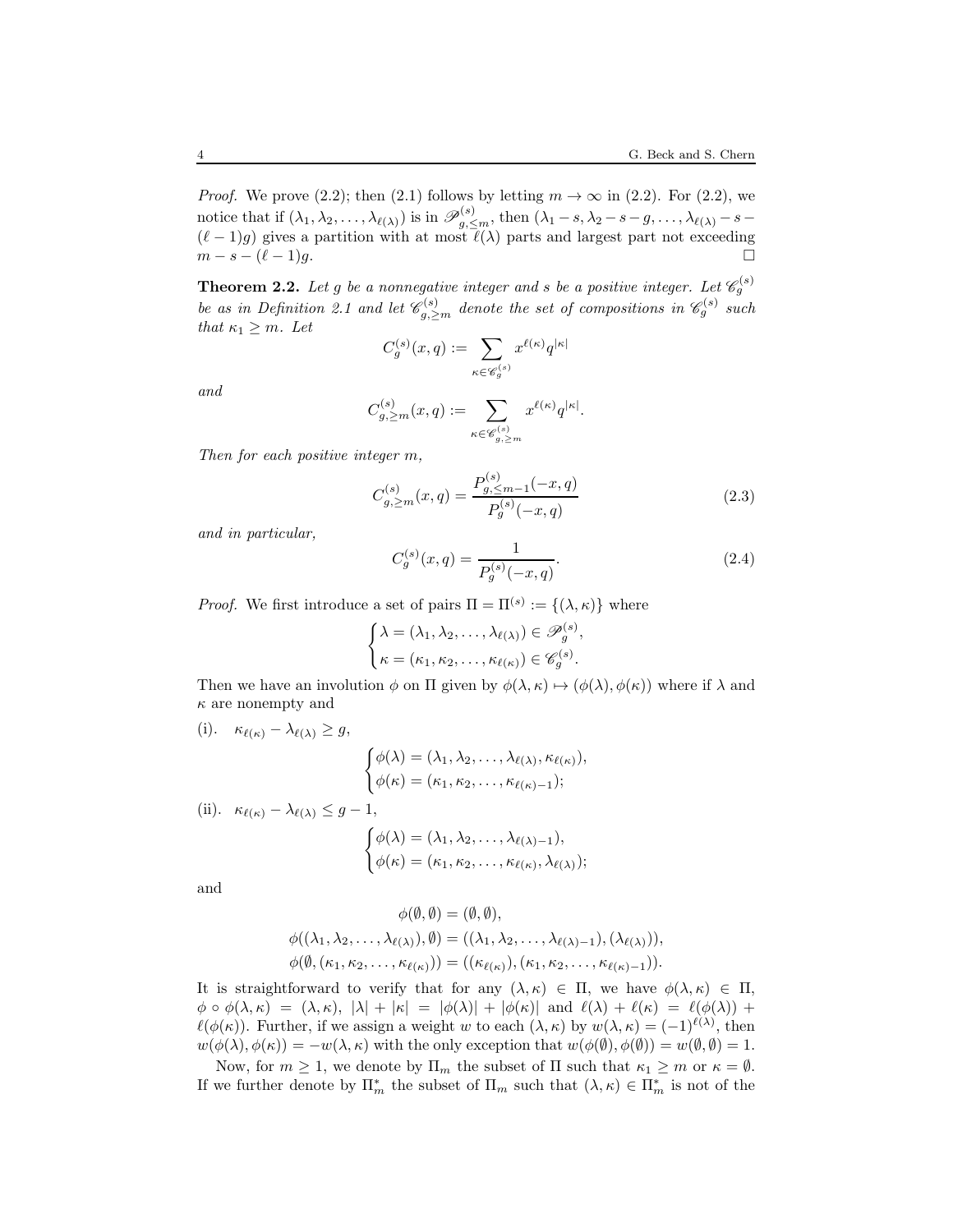form  $(\lambda, \emptyset)$  with  $\lambda_{\ell(\lambda)} \leq m-1$  or  $\lambda = \emptyset$ , then  $\phi$  is also an involution on  $\prod_{m}^*$ . Since  $(\emptyset,\emptyset) \not\in \Pi_m^*,$  we have

$$
\sum_{(\lambda,\kappa)\in\Pi_m^*} w(\lambda,\kappa) x^{\ell(\lambda)+\ell(\kappa)} q^{|\lambda|+|\kappa|}
$$
\n
$$
= \sum_{(\lambda,\kappa)\in\Pi_m^*} w(\phi(\lambda),\phi(\kappa)) x^{\ell(\phi(\lambda))+\ell(\phi(\kappa))} q^{|\phi(\lambda)|+|\phi(\kappa)|}
$$
\n
$$
= - \sum_{(\lambda,\kappa)\in\Pi_m^*} w(\lambda,\kappa) x^{\ell(\lambda)+\ell(\kappa)} q^{|\lambda|+|\kappa|},
$$

and therefore,

$$
\sum_{(\lambda,\kappa)\in\Pi_m^*} w(\lambda,\kappa)x^{\ell(\lambda)+\ell(\kappa)}q^{|\lambda|+|\kappa|}=0.
$$

Recall also that  $\Pi_m \backslash \Pi_m^* = \mathscr{P}_{g, \leq m-1}^{(s)} \times \{\emptyset\}$ . To see [\(2.3\)](#page-3-1),

$$
P_g^{(s)}(-x, q)C_{g, \ge m}^{(s)}(x, q) = \sum_{(\lambda, \kappa) \in \Pi_m} w(\lambda, \kappa) x^{\ell(\lambda) + \ell(\kappa)} q^{|\lambda| + |\kappa|}
$$
  

$$
= \sum_{(\lambda, \kappa) \in \Pi_m \backslash \Pi_m^*} w(\lambda, \kappa) x^{\ell(\lambda) + \ell(\kappa)} q^{|\lambda| + |\kappa|}
$$
  

$$
= \sum_{\lambda \in \mathscr{P}_{g, \le m-1}^{(s)}} (-1)^{\ell(\lambda)} x^{\ell(\lambda)} q^{|\lambda|}
$$
  

$$
= P_{g, \le m-1}^{(s)}(-x, q).
$$

Finally, [\(2.4\)](#page-3-2) follows from [\(2.3\)](#page-3-1) since  $C_g^{(s)}(x,q) = C_g^{(s)}$  $g^{(s)}_{g,\geq 1}(x,q)$  and  $P^{(s)}_{g,\leq 1}$  $g^{(s)}_{, \leq 0}(-x, q) =$ 1.

# <span id="page-4-0"></span>3. Matrices

We first extend Theorem [1.1.](#page-0-1) Let  $K_g^{(s)}(n,m)$  denote the number of m-step compositions of n in  $\mathscr{C}_g^{(s)}$ .

Theorem 3.1. For each positive integer  $m$ ,

<span id="page-4-1"></span>
$$
\sum_{n\geq 0} K_g^{(s)}(n,m) q^n P_{g,\leq n+m}^{(s)}(-1,q) = 1.
$$
\n(3.1)

*Proof.* For fixed m, any composition  $\kappa = (\kappa_1, \kappa_2, \ldots, \kappa_{\ell(\kappa)})$  in  $\mathscr{C}_g^{(s)}$  can be uniquely decomposed as

$$
\begin{cases} \kappa' = (\kappa_1, \kappa_2, \dots, \kappa_M), \\ \kappa'' = (\kappa_{M+1}, \kappa_{M+2}, \dots, \kappa_{\ell(\kappa)}), \end{cases}
$$

where  $\kappa' \in \mathscr{C}_g^{(s)}$  is m-step and  $\kappa'' \in \mathscr{C}_g^{(s)}$  satisfies  $\kappa_{M+1} \geq |\kappa'| + m + 1$ . Therefore,

X κ∈C (s) g q <sup>|</sup>κ<sup>|</sup> = X κ ′∈C (s) g κ ′ is m-step q |κ ′ <sup>|</sup> X κ ′′∈C (s) g κ ′′ <sup>1</sup> ≥|κ ′ |+m+1 q |κ ′′| .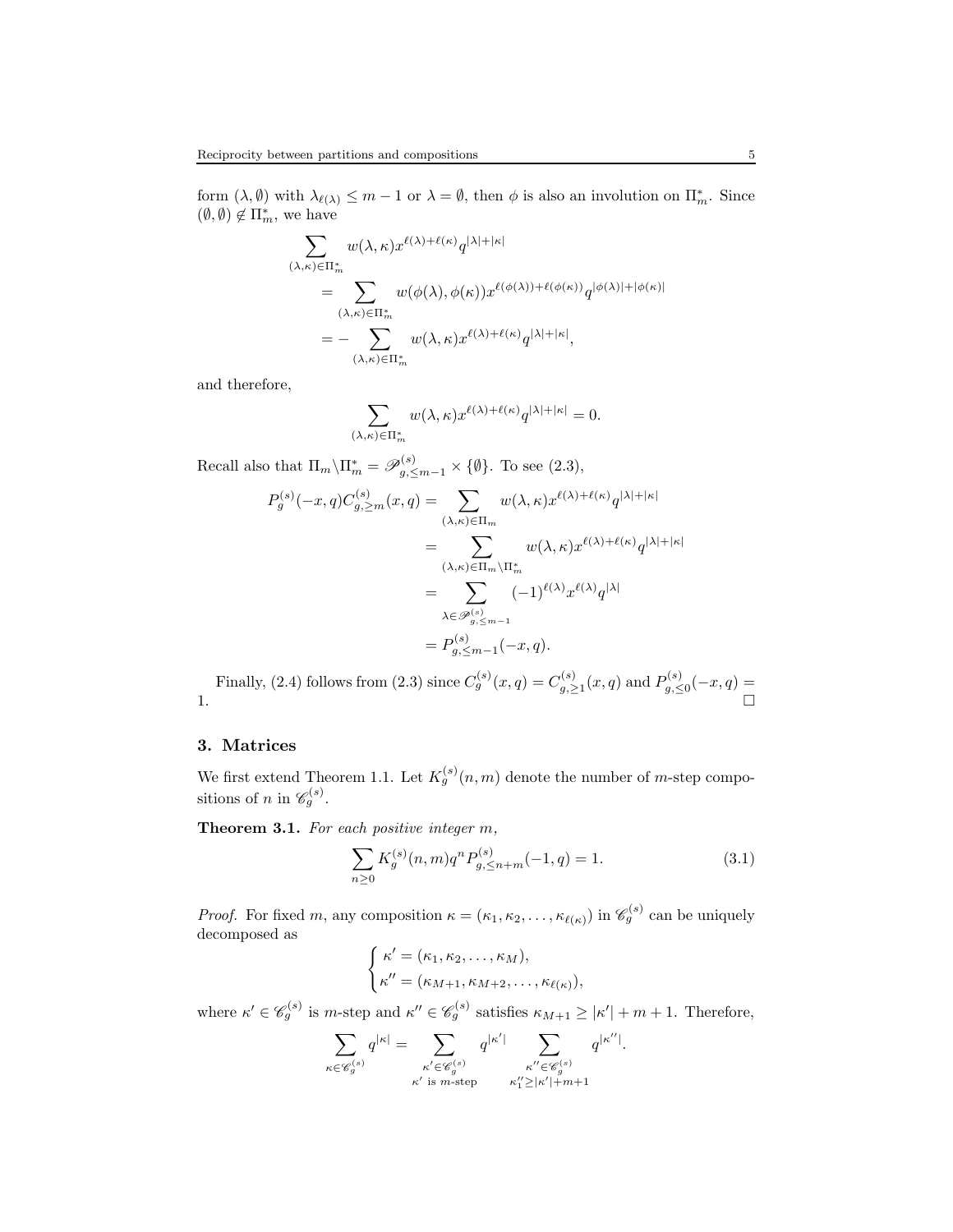Namely,

$$
\frac{1}{P_g^{(s)}(-1,q)} = C_g^{(s)}(1,q) = \sum_{n\geq 0} K_g^{(s)}(n,m)q^n C_{g,\geq n+m+1}^{(s)}(1,q)
$$

$$
= \sum_{n\geq 0} K_g^{(s)}(n,m)q^n \frac{P_{g,\leq m+n}^{(s)}(-1,q)}{P_g^{(s)}(-1,q)},
$$

where we make use of Theorem [2.2.](#page-3-0) The desired result therefore follows.  $\Box$ 

**Example 3.1.** Taking  $g = 1$  and  $s = 1$  in [\(2.2\)](#page-2-2) gives

$$
P_{1,\leq m}^{(1)}(-1,q) = 1 + \sum_{\ell \geq 1} (-1)^{\ell} q^{\ell + \binom{\ell}{2}} \begin{bmatrix} m \\ \ell \end{bmatrix}_q = (q;q)_m,
$$

where we use Euler's second summation [\[2,](#page-8-5) (3.3.6)]. Recall that  $K_1^{(1)}(n,m)$  counts the number of m-step partitions of n. Then the  $g = 1$  and  $s = 1$  case of [\(3.1\)](#page-4-1) yields

$$
\sum_{n\geq 0} K_1^{(1)}(n,m)q^n(q;q)_{m+n} = 1.
$$
\n(3.2)

This is Theorem [1.1.](#page-0-1) Also, taking  $g = 0$  and  $s = 1$  in [\(2.2\)](#page-2-2) gives

$$
P_{0,\leq m}^{(1)}(-1,q) = 1 + \sum_{\ell \geq 1} (-1)^{\ell} q^{\ell} \begin{bmatrix} m+\ell-1 \\ \ell \end{bmatrix}_q = \frac{1}{(-q;q)_m},
$$

where we use Euler's first summation [\[2,](#page-8-5) (3.3.7)]. Further,  $K_0^{(1)}(n,m)$  counts the number of m-step partitions of n into distinct parts. Therefore, by  $(3.1)$ ,

$$
\sum_{n\geq 0} \frac{K_0^{(1)}(n,m)q^n}{(-q;q)_{m+n}} = 1.
$$
\n(3.3)

Now we are ready to present a refinement of Theorem [1.4.](#page-2-4) Let  $M_g^{(s)}(n,m)$  be defined by

$$
\sum_{m,n\geq 1} M_g^{(s)}(n,m)x^m q^n = \sum_{\lambda \in \mathscr{P}_g^{(s)}(\lambda \neq \emptyset)} (-1)^{\ell(\lambda)+1} x^{\lambda_{\ell(\lambda)}} q^{|\lambda|}.
$$
 (3.4)

<span id="page-5-0"></span>**Theorem 3.2.** For positive integers g and s, let  $\mu_g^{(s)}$  be the infinite lower-triangular matrix defined by  $(\mu_g^{(s)})_{i,j\geq 1} := M_g^{(s)}(i+g+s-1,j+g+s-1)$  and let  $\gamma_g^{(s)}$  be the infinite lower-triangular matrix defined by  $(\gamma_g^{(s)})_{i,j\geq 1} := K_g^{(s)}(i-j, j+s-1)$ . Then  $\mu_g^{(s)}$  and  $\gamma_g^{(s)}$  are inverses of one another.

Proof. For each positive integer m, we write

$$
P_{g,m}^{(s)}(q):=\sum_{\substack{\lambda \in \mathscr{P}_g^{(s)}(\lambda \neq \emptyset) \\ \lambda_{\ell(\lambda)}=m}} (-1)^{\ell(\lambda)+1} q^{|\lambda|}.
$$

Then

$$
P_{g,m}^{(s)}(q) = \begin{cases} 0 & \text{if } 1 \le m \le s - 1, \\ q^m P_{g,\le m - g}^{(s)}(-1, q) & \text{if } m \ge s, \end{cases}
$$

where we put  $P_{g,\leq M}^{(s)}(-1,q) = 1$  for  $M < 0$ .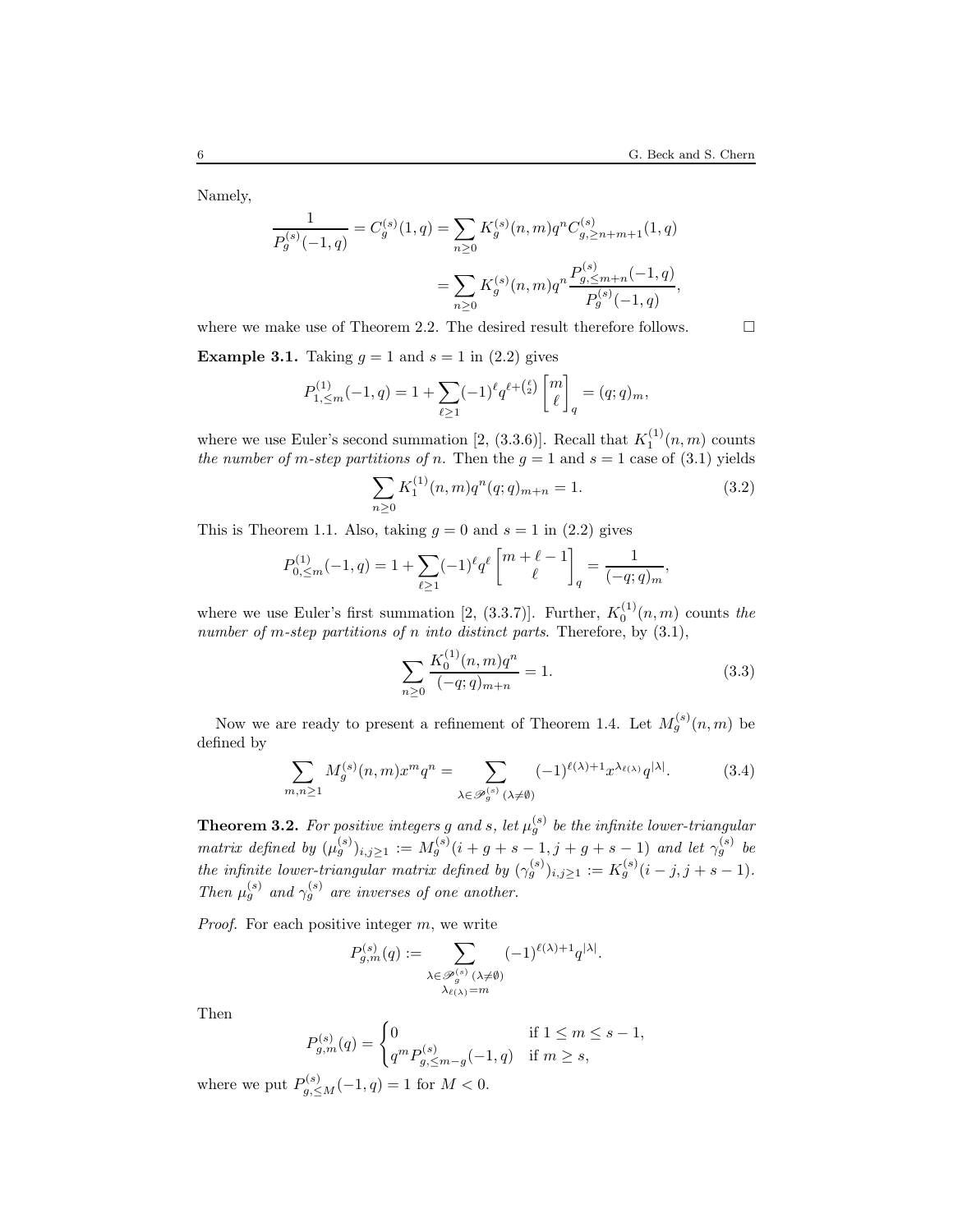Recall that  $K_g^{(s)}(n,m) = 0$  for  $n < 0$ . We have, for  $i, j \geq 1$ ,

$$
\begin{split} (\mu_g^{(s)} \cdot \gamma_g^{(s)})_{i,j} &= \sum_{k \ge 1} (\mu_g^{(s)})_{i,k} (\gamma_g^{(s)})_{k,j} \\ &= \sum_{k \ge j} M_g^{(s)} (i + g + s - 1, k + g + s - 1) K_g^{(s)} (k - j, j + s - 1) \\ &= \sum_{k \ge j} K_g^{(s)} (k - j, j + s - 1) [q^{i + g + s - 1}] P_{g,k+g+s-1}^{(s)}(q) \\ &= [q^{i + g + s - 1}] \sum_{k \ge j} K_g^{(s)} (k - j, j + s - 1) q^{k + g + s - 1} P_{g,\le k+s-1}^{(s)}(-1, q) \\ &= [q^{i + g + s - 1}] \sum_{k \ge 0} K_g^{(s)}(k, j + s - 1) q^{k + j + g + s - 1} P_{g,\le k+j+s-1}^{(s)}(-1, q) \\ &= [q^i] q^j \sum_{k \ge 0} K_g^{(s)}(k, j + s - 1) q^k P_{g,\le k+j+s-1}^{(s)}(-1, q) \\ &= [q^i] q^j \end{split}
$$

by applying [\(3.1\)](#page-4-1). We therefore conclude that  $(\mu_g^{(s)} \cdot \gamma_g^{(s)})_{i,j}$  equals 1 if  $i = j$  and 0 otherwise and thus arrive at the desired result.  $\square$ 

Below we provide an example of Theorem [3.2.](#page-5-0)

<span id="page-6-0"></span>**Example 3.2.** Let  $g = 2$  and  $s = 1$ . Then

µ (1) <sup>2</sup> = 1 0 0 0 0 0 0 0 0 0 0 0 · · · −1 1 0 0 0 0 0 0 0 0 0 0 · · · 0 −1 1 0 0 0 0 0 0 0 0 0 · · · 0 −1 −1 1 0 0 0 0 0 0 0 0 · · · 0 0 −1 −1 1 0 0 0 0 0 0 0 · · · 0 0 −1 −1 −1 1 0 0 0 0 0 0 · · · 0 0 1 −1 −1 −1 1 0 0 0 0 0 · · · 0 0 0 0 −1 −1 −1 1 0 0 0 0 · · · 0 0 0 1 0 −1 −1 −1 1 0 0 0 · · · 0 0 0 1 0 0 −1 −1 −1 1 0 0 · · · 0 0 0 0 2 0 0 −1 −1 −1 1 0 · · · 0 0 0 0 1 1 0 0 −1 −1 −1 1 · · · . . . . . . . . . . . . . . . . . . . . . . . . . . . . . . . . . . . . . . .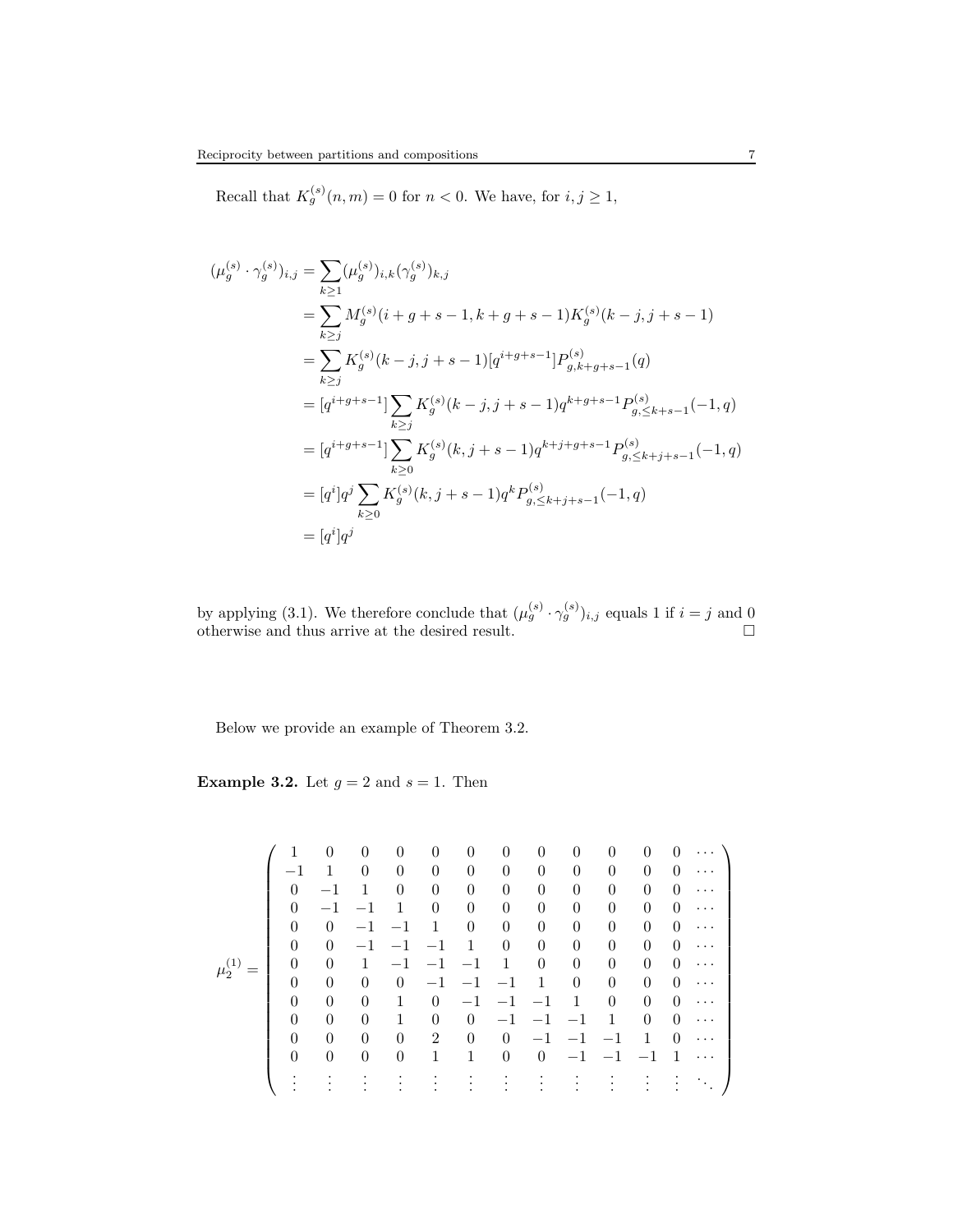γ (1) <sup>2</sup> = 1 0 0 0 0 0 0 0 0 0 0 0 · · · 1 1 0 0 0 0 0 0 0 0 0 0 · · · 1 1 1 0 0 0 0 0 0 0 0 0 · · · 2 2 1 1 0 0 0 0 0 0 0 0 · · · 3 3 2 1 1 0 0 0 0 0 0 0 · · · 6 6 4 2 1 1 0 0 0 0 0 0 · · · 10 10 6 4 2 1 1 0 0 0 0 0 · · · 19 19 12 7 4 2 1 1 0 0 0 0 · · · 33 33 21 12 7 4 2 1 1 0 0 0 · · · 60 60 38 22 13 7 4 2 1 1 0 0 · · · 106 106 67 39 22 13 7 4 2 1 1 0 · · · 190 190 120 70 40 23 13 7 4 2 1 1 · · · . . . . . . . . . . . . . . . . . . . . . . . . . . . . . . . . . . . . . . . .

We close this section with another observation about the matrix  $\gamma_g^{(s)}$ .

**Proposition 3.3.** Let k be a nonnegative integer and  $n > 2k - s + 1$  be a positive integer. For each nonnegative integer g and positive integer s, we have that  $(\gamma_g^{(s)})_{n,n-k}$  equals the number of compositions of k in  $\mathscr{C}_g^{(s)}$ .

More generally, for nonnegative integers  $g_1, \ldots, g_M$ , if  $c_{g_1,\ldots,g_M}^{(s)}(k)$  counts the number of M-tuples of compositions  $(\kappa^{(1)},\ldots,\kappa^{(M)})$  such that  $\kappa^{(j)} \in \mathscr{C}_{g_j}^{(s)}$  for  $1 \leq$  $j \leq M$  and  $|\kappa^{(1)}| + \cdots + |\kappa^{(M)}| = k$ , then  $(\gamma_{g_1}^{(s)} \cdots \gamma_{g_M}^{(s)})_{n,n-k} = c_{g_1,\ldots,g_M}^{(s)}(k)$ .

*Proof.* For the first part,  $(\gamma_g^{(s)})_{n,n-k} = K_g^{(s)}(k,n-k+s-1)$  is the number of  $(n-k+s-1)$ -step compositions of k in  $\mathscr{C}_g^{(s)}$ . However, since  $n-k+s-1\geq k$ , every composition of k is  $(n - k + s - 1)$ -step.

We then conclude the second part by induction on the number matrices in the product as soon as we notice that this product is always lower-triangular. If this statement is true for some  $g_1, \ldots, g_M$ , then

$$
(\gamma_{g_1}^{(s)} \cdots \gamma_{g_M}^{(s)} \cdot \gamma_{g_{M+1}}^{(s)})_{n,n-k} = \sum_{i \ge 1} (\gamma_{g_1}^{(s)} \cdots \gamma_{g_M}^{(s)})_{n,i} (\gamma_{g_{M+1}}^{(s)})_{i,n-k}
$$
  

$$
= \sum_{i=n-k}^{n} (\gamma_{g_1}^{(s)} \cdots \gamma_{g_M}^{(s)})_{n,i} (\gamma_{g_{M+1}}^{(s)})_{i,n-k}
$$
  

$$
= \sum_{i=n-k}^{n} c_{g_1,\ldots,g_M}^{(s)} (n-i) \cdot c_{g_{M+1}}^{(s)} (i-n+k)
$$
  

$$
= c_{g_1,\ldots,g_{M+1}}^{(s)} (k)
$$

for any nonnegative  $q_{M+1}$ .

**Example 3.3.** Let  $p(n)$ ,  $p(n)$ , and  $\overline{p}(n)$  count the number of unrestricted partitions, distinct partitions, and overpartitions of n, respectively. Then for each nonnegative integer  $k$  and positive integer  $n \ge 2k$ ,  $(\gamma_1^{(1)})_{n,n-k} = p(k)$ ,  $(\gamma_0^{(1)})_{n,n-k} =$  $p_D(k)$  and  $(\gamma_0^{(1)} \cdot \gamma_1^{(1)})_{n,n-k} = (\gamma_1^{(1)} \cdot \gamma_0^{(1)})_{n,n-k} = \overline{p}(k)$ .

and